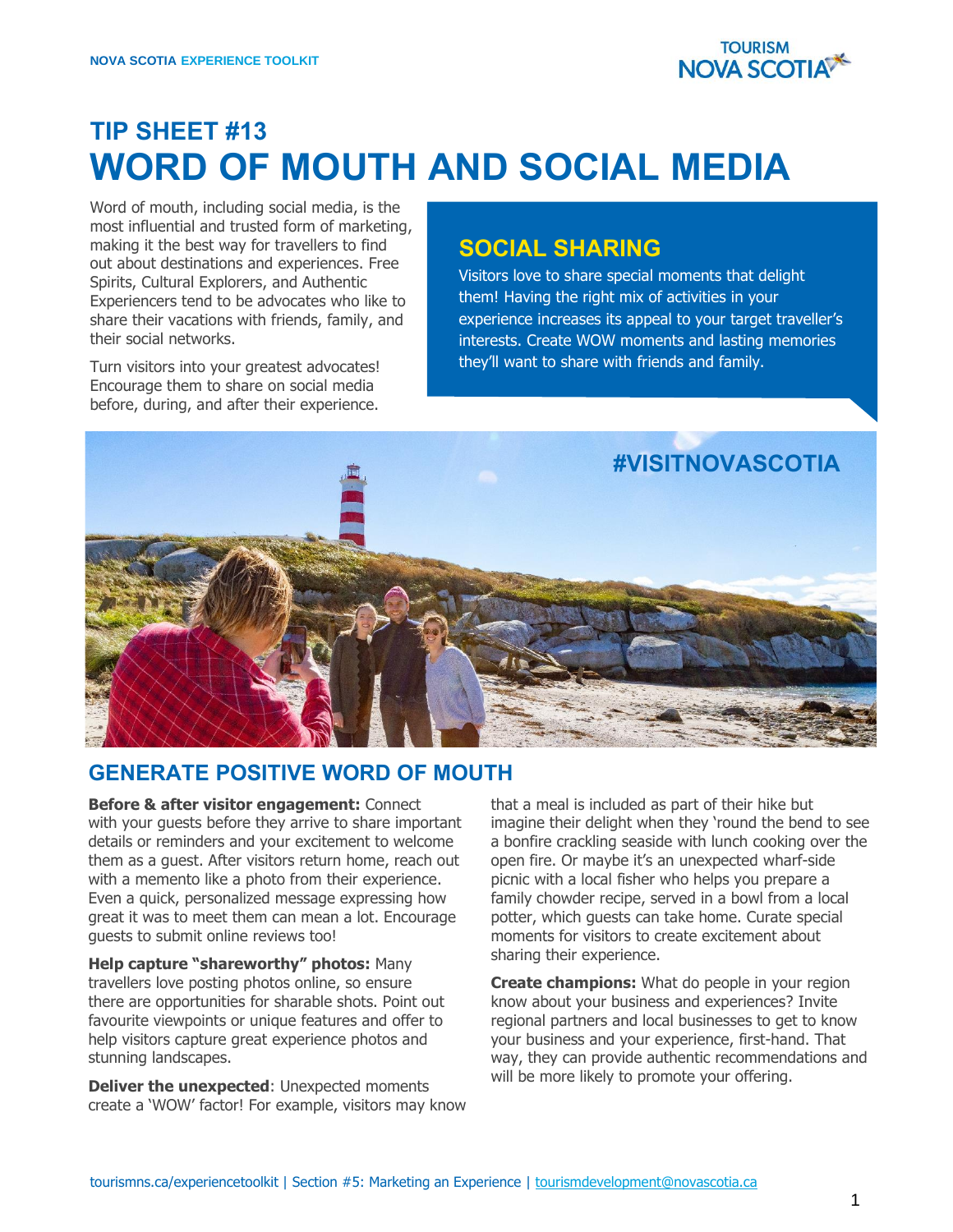



### **ACTIVIATE SOCIAL MEDIA**

Being active on social media can create awareness and build advocacy for your business and experiences. Social media is a strong channel for generating awareness and consideration. As you approach your experience delivery date, look for ways to generate bookings by creating a sense of urgency. For example, let your audience know your experience only has four spots left. For the days following, you could share favourite photos of unique elements your experience provides visitors.

It's important to remember that social media is a place to let your brand and authentic vibe shine through. Consider incorporating these tips into your organic (unpaid) social media activities:

**Use hashtags (#):** Make your posts searchable and part of relevant online discussions. The '#' symbol turns adjacent words into a searchable keyword, such as #VisitNovaScotia or #NovaScotiaEats. Create a hashtag for your business, use it in all your posts, and encourage visitors to use it too! Research hashtags with relevant and large followings to use in your posts. While hashtags are most commonly used on Instagram, you can also use them on Facebook and Twitter to search for relevant conversations.

**Follow hashtags**: Follow hashtags relevant to your tourism business to see what's trending, find examples of photos with high levels of engagement, and conversations you can join.

**Get a chance to be featured:** Follow Tourism Nova Scotia: @visitnovascotia and use hashtag #VisitNovaScotia in your Instagram posts for a chance to have your photo featured. Destination Canada markets Canada internationally. Follow Destination Canada: @ExploreCanada and using their hashtag

#ExploreCanada to increase your chance to be featured.

**Leverage user generated content**: Sharing visitor photos on your channels is called, "user-generated content." When visitors post photos using your hashtag, those authentic visitor photos become part of your business' searchable content. It's recommended that you ask permission with a direct message, a comment on the photo, or by communicating on your profile how you intend to feature user-generated content when visitors use your hashtag, before sharing user-generated content on your social channels.

**Tag relevant accounts**: In addition to hashtags, you can tag accounts by using the '@' symbol and their account name. For example, on Instagram you can tag Tourism Nova Scotia by typing in @VisitNovaScotia.

**Post your photos:** Capture photos of quests enjoying a meal, taking part in an activity, wildlife that they may see, the view at the end of the hike, or a stunning sunset. Just be sure to get your guest's permission.